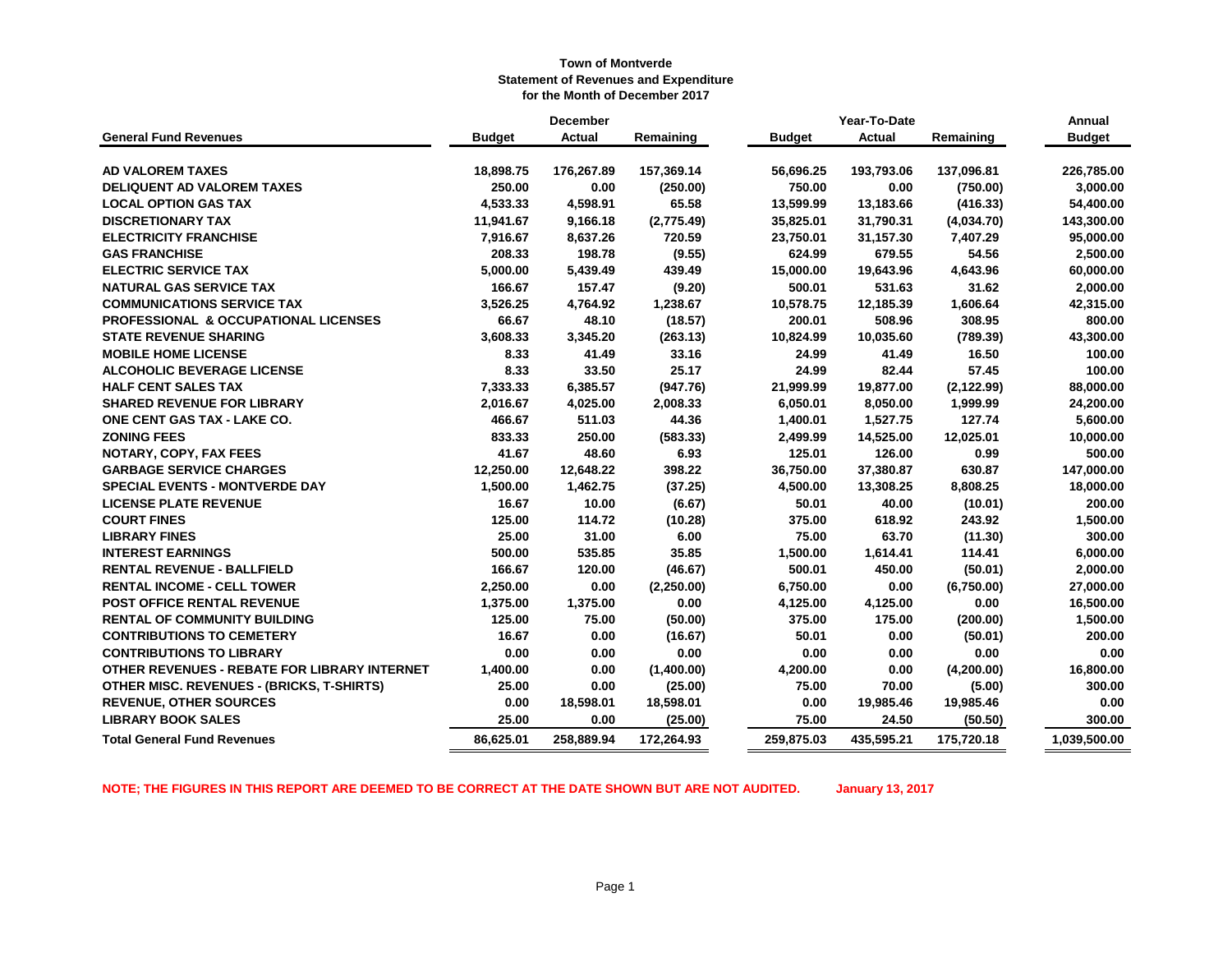|                                                                                                                                           | <b>December</b> |               |            |                                                    | Year-To-Date                 |                                                    |                                                    |  |
|-------------------------------------------------------------------------------------------------------------------------------------------|-----------------|---------------|------------|----------------------------------------------------|------------------------------|----------------------------------------------------|----------------------------------------------------|--|
| <b>General Fund Expenditure by Department</b>                                                                                             | <b>Budget</b>   | <b>Actual</b> | Remaining  | <b>Budget</b>                                      | <b>Actual</b>                | Remaining                                          | <b>Budget</b>                                      |  |
| <b>Elections Section (510)</b>                                                                                                            | 8.33            | 0.00          | 8.33       | 24.99                                              | 0.00                         | 24.99                                              | 100.00                                             |  |
| <b>Council Section (511)</b>                                                                                                              | 2,857.09        | 2,250.00      | 607.09     | 8,571.27                                           | 6,619.73                     | 1,951.54                                           | 34,285.00                                          |  |
| <b>Mayor's Department (512)</b>                                                                                                           | 1,487.50        | 4,200.00      | (2,712.50) | 4,462.50                                           | 6,950.00                     | (2,487.50)                                         | 17,850.00                                          |  |
| <b>Financial and Administrative (513)</b>                                                                                                 | 15,802.18       | 10,784.49     | 5,017.69   | 53,084.55                                          | 38,182.93                    | 14,901.62                                          | 195,304.00                                         |  |
| <b>Legal Section (514)</b>                                                                                                                | 3,625.00        | 1,607.30      | 2,017.70   | 10,875.00                                          | 8,756.15                     | 2,118.85                                           | 43,500.00                                          |  |
| <b>COP Program Section (520)</b>                                                                                                          | 591.66          | 0.66          | 591.00     | 1,774.98                                           | 30.26                        | 1,744.72                                           | 7,100.00                                           |  |
| <b>Law Enforcement Section (521)</b>                                                                                                      | 1,802.49        | 1,824.04      | (21.55)    | 25,690.97                                          | 26,098.66                    | (407.69)                                           | 102,764.00                                         |  |
| <b>Garbage Section (534)</b>                                                                                                              | 10,250.00       | 10,459.97     | (209.97)   | 30,750.00                                          | 31,357.72                    | (607.72)                                           | 123,000.00                                         |  |
| <b>Public Works Special Projects (539)</b>                                                                                                | 1,266.67        | 682.04        | 584.63     | 3.800.01                                           | 2,271.69                     | 1,528.32                                           | 15,200.00                                          |  |
| <b>Roads Department (541)</b>                                                                                                             | 15,117.33       | 9,963.61      | 5,153.72   | 52,651.99                                          | 44,907.51                    | 7,744.48                                           | 188,708.00                                         |  |
| <b>Special Events Section (559)</b>                                                                                                       | 2,083.33        | 4,940.27      | (2,856.94) | 6,249.99                                           | 35,132.49                    | (28, 882.50)                                       | 25,000.00                                          |  |
| <b>Cemetery Section (569)</b>                                                                                                             | 83.33           | 0.00          | 83.33      | 249.99                                             | 0.00                         | 249.99                                             | 1,000.00                                           |  |
| <b>Library Section (571)</b>                                                                                                              | 9,494.41        | 10,305.18     | (810.77)   | 33,350.23                                          | 35,844.68                    | (2,494.45)                                         | 118,800.00                                         |  |
| <b>Parks Department (572)</b>                                                                                                             | 6,757.68        | 8,781.52      | (2,023.84) | 23,523.04                                          | 21,064.47                    | 2,458.57                                           | 84,342.00                                          |  |
| <b>Transfer to Fire Fund (599)</b>                                                                                                        | 4,014.17        | 4,014.17      | 0.00       | 12,042.51                                          | 12,042.51                    | 0.00                                               | 48,170.00                                          |  |
| TOTAL GENERAL FUND EXPENDITURE                                                                                                            | 75,241.17       | 69,813.25     | 5,427.92   | 267,102.02                                         | 269,258.80                   | (2, 156.78)                                        | 1,005,123.00                                       |  |
| <b>Current Increase (Decrease) to Reserves:</b>                                                                                           |                 | 189,076.69    |            |                                                    | 166,336.41                   |                                                    |                                                    |  |
| <b>GENERAL FUND RESERVES</b>                                                                                                              |                 |               |            |                                                    |                              |                                                    |                                                    |  |
|                                                                                                                                           |                 |               |            |                                                    |                              |                                                    | Annual                                             |  |
| Reserves (599)                                                                                                                            | <b>Budget</b>   | Actual        | Remaining  | <b>Budget</b>                                      | Actual                       | Remaining                                          | <b>Budget</b>                                      |  |
| <b>GENERAL FUND RESERVES</b><br><b>RESERVE FOR CEMETERY</b><br><b>RESERVE FOR HISTORICAL ASSOCIATION</b><br><b>RESERVE FOR OPERATIONS</b> |                 |               |            | 1,025,000.00<br>8,700.00<br>2,500.00<br>166,800.00 | 0.00<br>0.00<br>0.00<br>0.00 | 1,025,000.00<br>8,700.00<br>2,500.00<br>166,800.00 | 1,025,000.00<br>8,700.00<br>2,500.00<br>166,800.00 |  |
| <b>Total Reserves</b>                                                                                                                     |                 |               |            | 1,203,000.00                                       | 0.00                         | 1,203,000.00                                       | 1,203,000.00                                       |  |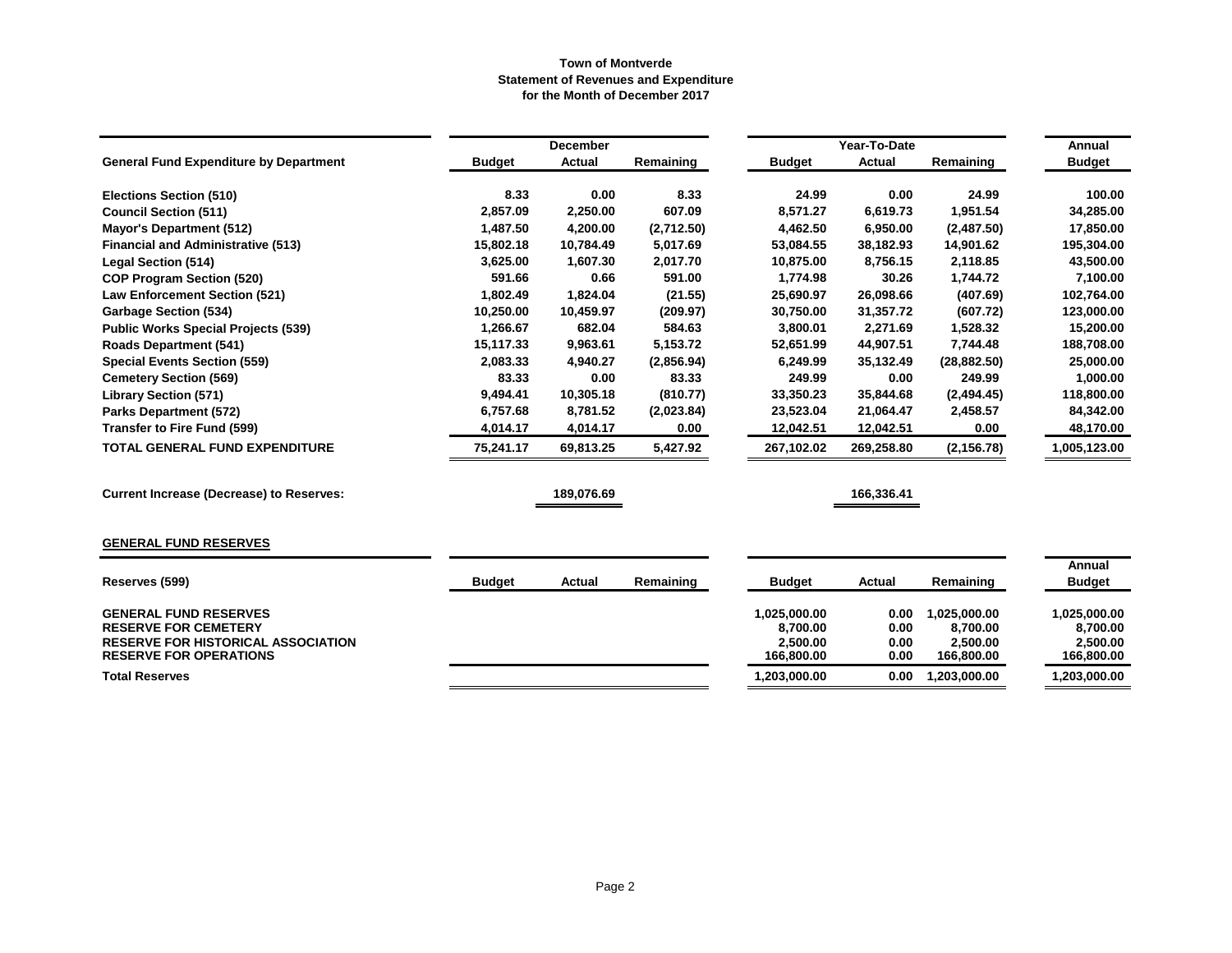# **BANK BALANCES**

|                                                 |              | <b>December</b>     |             |              | Year-To-Date |             |  |  |  |
|-------------------------------------------------|--------------|---------------------|-------------|--------------|--------------|-------------|--|--|--|
| <b>BANK BALANCES - Per Balance Sheet</b>        | Opening      | <b>Debit/Credit</b> | Closing     | Opening      | Debit/Credit | Closing     |  |  |  |
| <b>Operating Account</b>                        | (2,037.82)   | (5,753.88)          | (7,791.70)  | 27.243.32    | (35,035.02)  | (7,791.70)  |  |  |  |
| <b>Money Market account</b>                     | 1,375,207.55 | 207,297.75          | .582,505.30 | 1.353.134.47 | 229.370.83   | ,582,505.30 |  |  |  |
| <b>Deposit Account - Water Account Deposits</b> | 67,844.01    | 300.00              | 68.144.01   | 68.289.01    | (145.00)     | 68,144.01   |  |  |  |
| <b>Library Account</b>                          | 1.955.50     | (10.00)             | 1.945.50    | 1.975.50     | (30.00)      | 1.945.50    |  |  |  |
| Investment account                              | 277.672.75   | 0.00                | 277.672.75  | 277,672.75   | 0.00         | 277,672.75  |  |  |  |

## **EXPENDITURE BREAKDOWN BY DEPARTMENT**

|                                                     |               | <b>December</b> |            |               | Year-To-Date  |            | Annual        |
|-----------------------------------------------------|---------------|-----------------|------------|---------------|---------------|------------|---------------|
| <b>Elections Section (510)</b>                      | <b>Budget</b> | <b>Actual</b>   | Remaining  | <b>Budget</b> | Actual        | Remaining  | <b>Budget</b> |
| <b>OPERATING EXPENDITURE</b>                        | 8.33          | 0.00            | 8.33       | 24.99         | 0.00          | 24.99      | 100.00        |
| <b>Total Elections Section Expenditure</b>          | 8.33          | 0.00            | 8.33       | 24.99         | 0.00          | 24.99      | 100.00        |
|                                                     |               | <b>December</b> |            |               | Year-To-Date  |            | Annual        |
| <b>Council Section (511)</b>                        | <b>Budget</b> | Actual          | Remaining  | <b>Budget</b> | Actual        | Remaining  | <b>Budget</b> |
| <b>CONTRACTURAL SERVICES (Council Stipends)</b>     | 2,350.00      | 2,250.00        | 100.00     | 7,050.00      | 6,619.73      | 430.27     | 28,200.00     |
| <b>TRAVEL</b>                                       | 416.67        | 0.00            | 416.67     | 1,250.01      | 0.00          | 1,250.01   | 5,000.00      |
| <b>PRINTING AND COPYING</b>                         | 16.67         | 0.00            | 16.67      | 50.01         | 0.00          | 50.01      | 200.00        |
| SUBSCRIPTIONS, MEMBERSHIP AND TRAINING              | 73.75         | 0.00            | 73.75      | 221.25        | 0.00          | 221.25     | 885.00        |
| <b>Total Council Department Expenditure</b>         | 2,857.09      | 2,250.00        | 607.09     | 8,571.27      | 6,619.73      | 1,951.54   | 34,285.00     |
|                                                     |               | December        |            |               | Year-To-Date  |            | Annual        |
| <b>Mayor's Department (512)</b>                     | <b>Budget</b> | Actual          | Remaining  | <b>Budget</b> | <b>Actual</b> | Remaining  | <b>Budget</b> |
| <b>CONTRACTURAL SERVICES (Mayor's Stipend)</b>      | 1,200.00      | 1,200.00        | 0.00       | 3,600.00      | 3,600.00      | 0.00       | 14,400.00     |
| <b>OTHER CURRENT CHARGES (Employee Recognition)</b> | 250.00        | 3,000.00        | (2,750.00) | 750.00        | 3,000.00      | (2,250.00) | 3,000.00      |
| <b>SUBSCRIPTIONS, MEMBERSHIPS AND TRAINING</b>      | 37.50         | 0.00            | 37.50      | 112.50        | 350.00        | (237.50)   | 450.00        |
| <b>Total Mayor's Department Expenditure</b>         | 1,487.50      | 4,200.00        | (2,712.50) | 4,462.50      | 6,950.00      | (2,487.50) | 17,850.00     |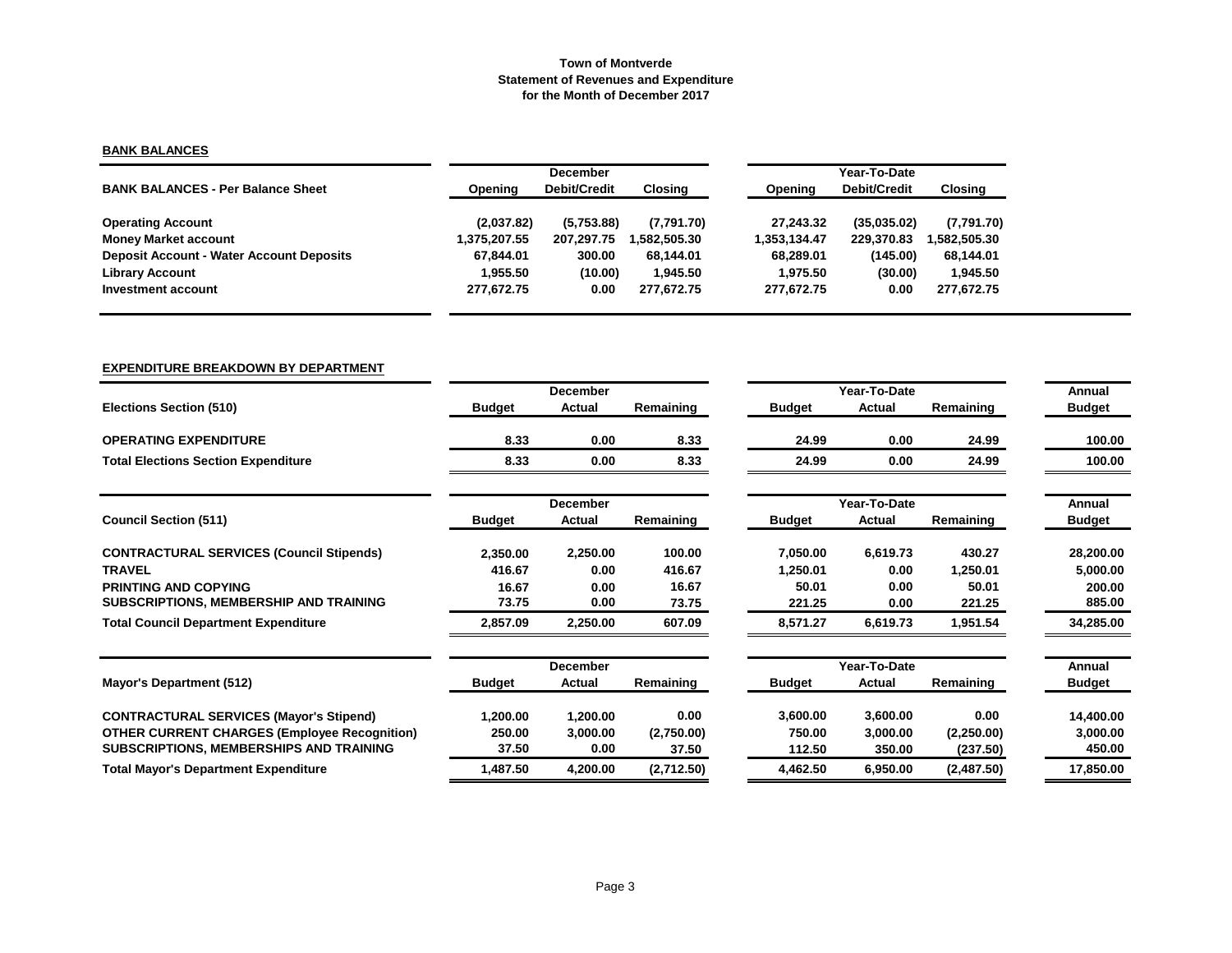|                                                      |               | <b>December</b> |            |               | Year-To-Date  |            | Annual        |
|------------------------------------------------------|---------------|-----------------|------------|---------------|---------------|------------|---------------|
| <b>Financial and Administrative Department (513)</b> | <b>Budget</b> | <b>Actual</b>   | Remaining  | <b>Budget</b> | <b>Actual</b> | Remaining  | <b>Budget</b> |
| <b>REGULAR SALARIES &amp; WAGES</b>                  | 2,561.67      | 3,548.91        | (987.24)   | 7,685.01      | 8,406.51      | (721.50)   | 30,740.00     |
| <b>HEALTH INSURANCE</b>                              | 656.92        | 571.24          | 85.68      | 1,970.76      | 1,713.72      | 257.04     | 7,883.00      |
| <b>RETIREMENT PLAN</b>                               | 192.67        | 171.05          | 21.62      | 578.01        | 509.75        | 68.26      | 2,312.00      |
| <b>FICA MATCHING</b>                                 | 196.00        | 270.72          | (74.72)    | 588.00        | 641.28        | (53.28)    | 2,352.00      |
| <b>WORKERS COMPENSATION</b>                          | 17.83         | 0.00            | 17.83      | 53.49         | 103.00        | (49.51)    | 214.00        |
| <b>PROFESSIONAL SERVICES:</b>                        |               |                 |            |               |               |            |               |
| <b>Planning Consultant</b>                           | 2,166.67      | 1,955.00        | 211.67     | 6,500.01      | 7,310.00      | (809.99)   | 26,000.00     |
| <b>Engineering (non-project)</b>                     | 4,166.67      | 0.00            | 4,166.67   | 12,500.01     | 1,550.33      | 10,949.68  | 50,000.00     |
| <b>Background Check and Bank Fees</b>                | 6.25          | 8.45            | (2.20)     | 18.75         | 19.71         | (0.96)     | 75.00         |
| <b>Municode Services</b>                             | 583.33        | 0.00            | 583.33     | 1,749.99      | 900.00        | 849.99     | 7,000.00      |
| <b>ACCOUNTING &amp; AUDITING</b>                     | 833.33        | 0.00            | 833.33     | 2,499.99      | 0.00          | 2,499.99   | 10,000.00     |
| <b>CONTRACTUAL SERVICES:</b>                         |               |                 |            |               |               |            |               |
| <b>Consulting Service</b>                            | 416.67        | 1,100.00        | (683.33)   | 1,250.01      | 2,750.00      | (1,499.99) | 5,000.00      |
| <b>Janitorial Services</b>                           | 166.67        | 0.00            | 166.67     | 500.01        | 156.85        | 343.16     | 2,000.00      |
| <b>Internet Domain</b>                               | 20.83         | 21.57           | (0.74)     | 62.49         | 73.35         | (10.86)    | 250.00        |
| <b>TRAVEL</b>                                        | 166.67        | 99.71           | 66.96      | 500.01        | 149.39        | 350.62     | 2,000.00      |
| <b>TELEPHONE &amp; CABLE INTERNET SERVICE</b>        | 500.00        | 491.27          | 8.73       | 1,500.00      | 1,473.73      | 26.27      | 6,000.00      |
| <b>POSTAGE &amp; FREIGHT</b>                         | 250.00        | 250.00          | 0.00       | 750.00        | 893.42        | (143.42)   | 3,000.00      |
| <b>UTILITIES</b>                                     | 441.67        | 301.15          | 140.52     | 1,325.01      | 1,039.17      | 285.84     | 5,300.00      |
| <b>RENTALS &amp; LEASES (Copier)</b>                 | 183.33        | 195.12          | (11.79)    | 549.99        | 585.34        | (35.35)    | 2,200.00      |
| <b>INSURANCE</b>                                     | 0.00          | 0.00            | 0.00       | 5,678.00      | 5,476.94      | 201.06     | 5,678.00      |
| <b>REPAIR &amp; MAINTENANCE:</b>                     |               |                 |            |               |               |            |               |
| <b>USTI Software Maintenance Contract</b>            | 250.00        | 0.00            | 250.00     | 750.00        | 290.00        | 460.00     | 3,000.00      |
| <b>Pest Control/Termite Protection</b>               | 54.17         | 241.53          | (187.36)   | 162.51        | 552.53        | (390.02)   | 650.00        |
| <b>Alarm System</b>                                  | 100.00        | 49.43           | 50.57      | 300.00        | 298.41        | 1.59       | 1,200.00      |
| <b>Fire Equipment Inspections</b>                    | 4.17          | 0.00            | 4.17       | 12.51         | 0.00          | 12.51      | 50.00         |
| <b>Computer Maintenance</b>                          | 75.00         | 0.00            | 75.00      | 225.00        | 120.00        | 105.00     | 900.00        |
| <b>Repairs to Buildings</b>                          | 125.00        | 0.00            | 125.00     | 375.00        | 527.11        | (152.11)   | 1,500.00      |
| <b>Renovation of Auditorium</b>                      | 833.33        | 0.00            | 833.33     | 2,499.99      | 0.00          | 2,499.99   | 10,000.00     |
| <b>S.I.R.E Software Maintenance</b>                  | 100.00        | 1,130.20        | (1,030.20) | 300.00        | 1,130.20      | (830.20)   | 1,200.00      |
| <b>PRINTING &amp; COPYING</b>                        | 116.67        | 212.50          | (95.83)    | 350.02        | 307.45        | 42.57      | 1,400.00      |
| OTHER CHARGES - Town Hall Exp. & Recording Fees      | 208.33        | 104.27          | 104.06     | 624.99        | 794.00        | (169.01)   | 2,500.00      |
| <b>OFFICE SUPPLIES</b>                               | 83.33         | 34.37           | 48.96      | 249.99        | 260.60        | (10.61)    | 1,000.00      |
| <b>OPERATING SUPPLIES - Janitorial Supplies</b>      | 141.67        | 28.00           | 113.67     | 425.01        | 150.14        | 274.87     | 1,700.00      |
| <b>SUBSCRIPTIONS, MEMBERSHIPS, &amp; TRAINING</b>    | 183.33        | 0.00            | 183.33     | 549.99        | 0.00          | 549.99     | 2,200.00      |
| <b>Total Financial &amp; Admin Expenditure</b>       | 15,802.18     | 10,784.49       | 5,017.69   | 53,084.55     | 38,182.93     | 14,901.62  | 195,304.00    |

# *Highlights:*

**Fees incurred for Planning Consultant for review of permit applications, site plans, variances, etc are reimbursed to the Town by the applicant**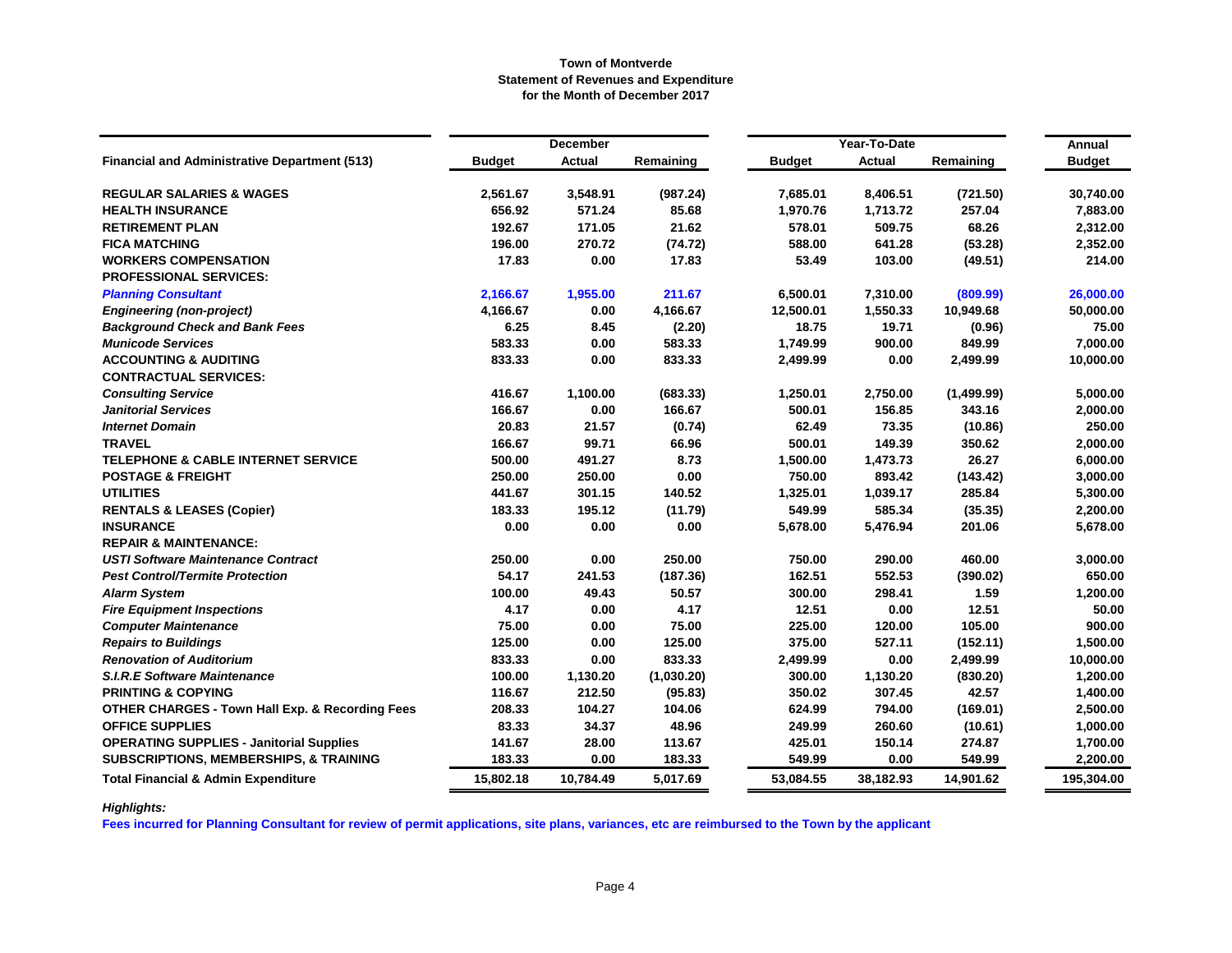|                                                      |               | December        |           |               | Year-To-Date  |           | Annual        |
|------------------------------------------------------|---------------|-----------------|-----------|---------------|---------------|-----------|---------------|
| <b>Legal Section (514)</b>                           | <b>Budget</b> | <b>Actual</b>   | Remaining | <b>Budget</b> | <b>Actual</b> | Remaining | <b>Budget</b> |
| <b>PROFESSIONAL SERVICES - Legal Councel</b>         | 3,333.33      | 1,148.50        | 2,184.83  | 9,999.99      | 7,212.20      | 2,787.79  | 40,000.00     |
| <b>LEGAL ADVERTS</b>                                 | 291.67        | 458.80          | (167.13)  | 875.01        | 1,543.95      | (668.94)  | 3,500.00      |
| <b>Total Legal Section Expenditure</b>               | 3,625.00      | 1,607.30        | 2,017.70  | 10,875.00     | 8,756.15      | 2,118.85  | 43,500.00     |
|                                                      |               | <b>December</b> |           |               | Year-To-Date  |           | Annual        |
| <b>COP Program Section (520)</b>                     | <b>Budget</b> | <b>Actual</b>   | Remaining | <b>Budget</b> | <b>Actual</b> | Remaining | <b>Budget</b> |
|                                                      |               |                 |           |               |               |           | Annual        |
| <b>TELEPHONE</b>                                     | 8.33          | 0.66            | 7.67      | 24.99         | 1.98          | 23.01     | 100.00        |
| <b>REPAIR &amp; MAINTENANCE</b>                      | 83.33         | 0.00            | 83.33     | 249.99        | 0.00          | 249.99    | 1,000.00      |
| OTHER CHARGES AND OBLIGATIONS                        | 416.67        | 0.00            | 416.67    | 1,250.01      | 0.00          | 1,250.01  | 5,000.00      |
| <b>FUEL</b>                                          | 83.33         | 0.00            | 83.33     | 249.99        | 28.28         | 221.71    | 1,000.00      |
| <b>Total COP Program Expenditure</b>                 | 591.66        | 0.66            | 591.00    | 1,774.98      | 30.26         | 1,744.72  | 7,100.00      |
|                                                      |               | <b>December</b> |           |               | Year-To-Date  |           | Annual        |
| <b>Law Enforcement Section (521)</b>                 | <b>Budget</b> | Actual          | Remaining | <b>Budget</b> | Actual        | Remaining | <b>Budget</b> |
| <b>LAKE COUNTY SHERIFF'S CONTRACT Paid Quarterly</b> | 0.00          | 0.00            | 0.00      | 20,283.50     | 20,283.28     | 0.22      | 81,134.00     |
| <b>FUNDS FOR EXTRA DETAILS</b>                       | 1,666.66      | 1,708.45        | (41.79)   | 4,999.98      | 5,356.40      | (356.42)  | 20,000.00     |
| <b>TELEPHONE</b>                                     | 91.67         | 79.56           | 12.11     | 275.01        | 238.68        | 36.33     | 1,100.00      |
| <b>UTILITIES - Electricity</b>                       | 35.83         | 24.03           | 11.80     | 107.49        | 91.27         | 16.22     | 430.00        |
| REPAIR & MAINTENANCE - Pest Control & Fire Ex. Insp. | 8.33          | 12.00           | (3.67)    | 24.99         | 129.03        | (104.04)  | 100.00        |
| <b>Total Law Enforcement Expenditure</b>             | 1,802.49      | 1,824.04        | (21.55)   | 25,690.97     | 26,098.66     | (407.69)  | 102,764.00    |
|                                                      |               | <b>December</b> |           |               | Year-To-Date  |           | Annual        |
| <b>Garbage Section (534)</b>                         | <b>Budget</b> | <b>Actual</b>   | Remaining | Budget        | Actual        | Remaining | <b>Budget</b> |
| <b>CONTRACTUAL SERVICES</b>                          | 10,250.00     | 10,459.97       | (209.97)  | 30,750.00     | 31,357.72     | (607.72)  | 123,000.00    |
| <b>Total Garbage Section Expenditure</b>             | 10,250.00     | 10,459.97       | (209.97)  | 30,750.00     | 31,357.72     | (607.72)  | 123,000.00    |
|                                                      |               | <b>December</b> |           |               | Year-To-Date  |           | Annual        |
| <b>Public Works General Projects (539)</b>           | <b>Budget</b> | Actual          | Remaining | <b>Budget</b> | Actual        | Remaining | <b>Budget</b> |
| <b>REPAIRS AND MAINTENANCE</b>                       | 600.00        | 89.62           | 510.38    | 1,800.00      | 89.62         | 1,710.38  | 6,000.00      |
| <b>LAKE FLORENCE ELECTRICITY</b>                     | 500.00        | 549.42          | (49.42)   | 1,500.00      | 2,057.58      | (557.58)  | 6,000.00      |
| <b>ELECTRICITY AT PW BUILDING</b>                    | 41.67         | 24.04           | 17.63     | 125.01        | 91.29         | 33.72     | 500.00        |
| <b>LANDSCAPING AT PW BUILDING</b>                    | 0.00          | 0.00            | 0.00      | 0.00          | 0.00          | 0.00      | 1,200.00      |
| <b>OPERATING SUPPLIES</b>                            | 125.00        | 18.96           | 106.04    | 375.00        | 33.20         | 341.80    | 1,500.00      |
| <b>Total Public Works General Projects</b>           | 1,266.67      | 682.04          | 584.63    | 3,800.01      | 2,271.69      | 1,528.32  | 15,200.00     |
|                                                      |               |                 |           |               |               |           |               |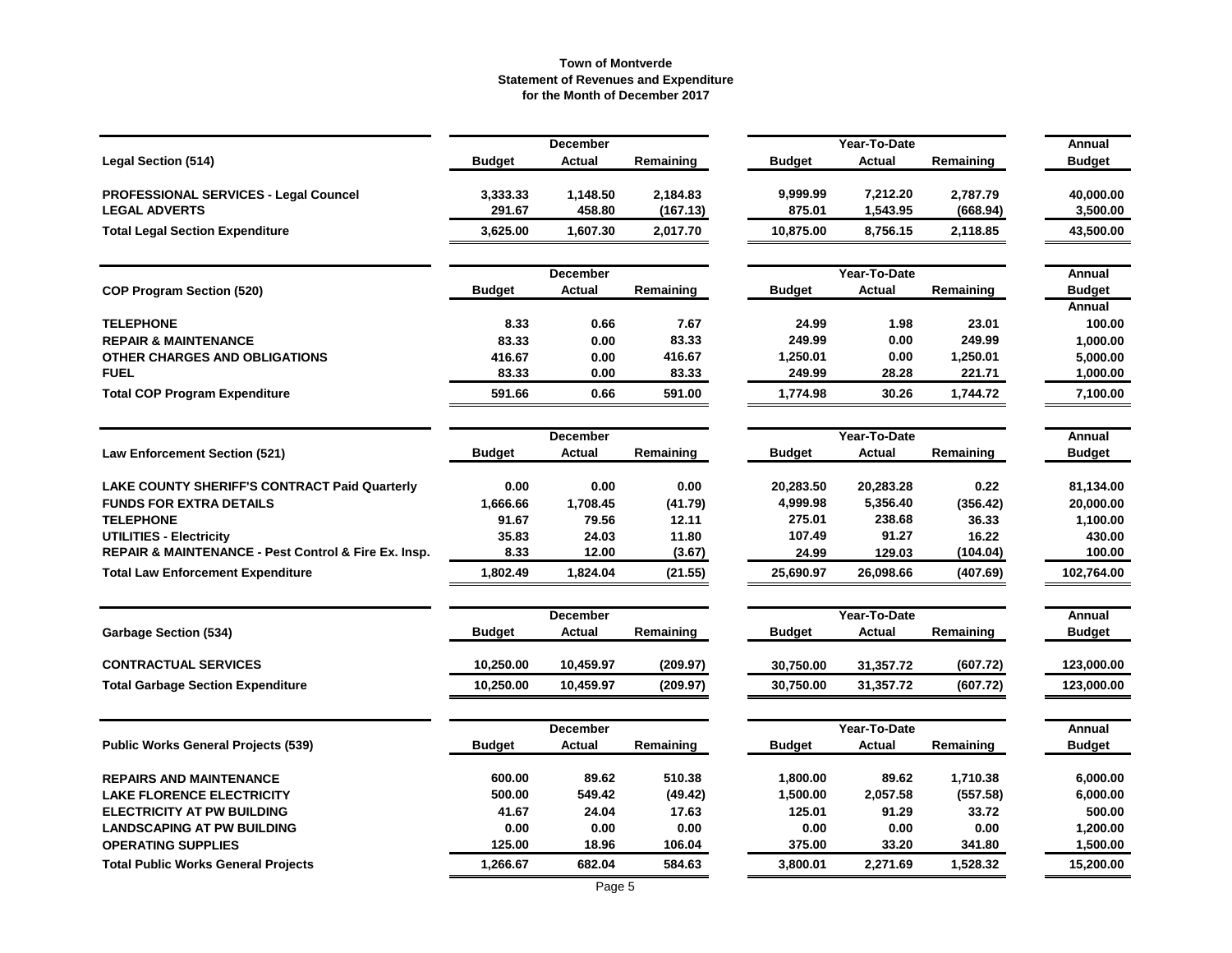|                                                                            |               | <b>December</b> |            |               | Year-To-Date                  |              | Annual        |
|----------------------------------------------------------------------------|---------------|-----------------|------------|---------------|-------------------------------|--------------|---------------|
| <b>Roads Department (541)</b>                                              | <b>Budget</b> | <b>Actual</b>   | Remaining  | <b>Budget</b> | Actual                        | Remaining    | <b>Budget</b> |
| <b>REGULAR SALARIES &amp; WAGES</b>                                        | 2,406.33      | 3,434.92        | (1,028.59) | 7,218.99      | 8,383.98                      | (1, 164.99)  | 28,876.00     |
| <b>RETIREMENT PLAN</b>                                                     | 181.00        | 202.07          | (21.07)    | 543.00        | 532.78                        | 10.22        | 2,172.00      |
| <b>UNIFORMS &amp; CLOTHING</b>                                             | 20.83         | 0.00            | 20.83      | 62.49         | 0.00                          | 62.49        | 250.00        |
| <b>FICA MATCHING</b>                                                       | 184.17        | 262.77          | (78.60)    | 552.51        | 641.36                        | (88.85)      | 2,210.00      |
| <b>WORKERS COMPENSATION</b>                                                | 133.33        | 0.00            | 133.33     | 399.99        | 1,506.00                      | (1, 106.01)  | 1,600.00      |
| <b>PROFESSIONAL SERVICES - Engineering</b>                                 | 416.67        | 0.00            | 416.67     | 1,250.01      | 0.00                          | 1,250.01     | 5,000.00      |
| <b>CONTRACTUAL SERVICES - Removal of Trees, Lowry</b><br><b>UTILITIES:</b> | 833.33        | 0.00            | 833.33     | 2,499.99      | 520.00                        | 1,979.99     | 10,000.00     |
| <b>Street Lighting - Power</b>                                             | 1,041.67      | 935.24          | 106.43     | 3,125.01      | 2,805.58                      | 319.43       | 12.500.00     |
| <b>Street Lighting - Equipment Rental &amp; Lease</b>                      | 2,250.00      | 1,978.61        | 271.39     | 6,750.00      | 5,934.21                      | 815.79       | 27,000.00     |
| <b>INSURANCE</b>                                                           | 0.00          | 0.00            | 0.00       | 7,300.00      | 7,041.78                      | 258.22       | 7,300.00      |
| <b>REPAIR AND MAINTENANCE - Truck Service</b>                              | 500.00        | 0.00            | 500.00     | 1,500.00      | 111.92                        | 1,388.08     | 6,000.00      |
| <b>OPERATING SUPPLIES</b>                                                  | 62.50         | 0.00            | 62.50      | 187.50        | 0.00                          | 187.50       | 750.00        |
| <b>FUEL</b>                                                                | 20.83         | 0.00            | 20.83      | 62.49         | 25.08                         | 37.41        | 250.00        |
| <b>ROAD MATERIALS &amp; SUPPLIES</b>                                       | 650.00        | 0.00            | 650.00     | 1,950.00      | 0.00                          | 1,950.00     | 7,800.00      |
| <b>INFRASTRUCTURE - Road Repair</b>                                        | 6,250.00      | 3,150.00        | 3,100.00   | 18,750.00     | 17,404.82                     | 1,345.18     | 75,000.00     |
| AID TO GOVERNMENT AGENCIES - Grants                                        | 166.67        | 0.00            | 166.67     | 500.01        | 0.00                          | 500.01       | 2,000.00      |
| <b>Total Roads Department</b>                                              | 15,117.33     | 9,963.61        | 5,153.72   | 52,651.99     | 44,907.51                     | 7,744.48     | 188,708.00    |
|                                                                            |               | <b>December</b> |            |               |                               | Annual       |               |
| <b>Special Events Section (559)</b>                                        | <b>Budget</b> | <b>Actual</b>   | Remaining  | <b>Budget</b> | Year-To-Date<br><b>Actual</b> | Remaining    | <b>Budget</b> |
| <b>MONTVERDE DAY &amp; CONCERTS IN THE PARK</b>                            | 2,083.33      | 4,940.27        | (2,856.94) | 6,249.99      | 35,132.49                     | (28, 882.50) | 25.000.00     |
| <b>Total Special Events Section Expenditure</b>                            | 2,083.33      | 4,940.27        | (2,856.94) | 6,249.99      | 35,132.49                     | (28, 882.50) | 25,000.00     |
|                                                                            |               | <b>December</b> |            |               | Year-To-Date                  |              | Annual        |
| <b>Cemetery Section (569)</b>                                              | <b>Budget</b> | <b>Actual</b>   | Remaining  | <b>Budget</b> | Actual                        | Remaining    | <b>Budget</b> |
| <b>Repairs and Maintenance</b>                                             | 83.33         | 0.00            | 83.33      | 249.99        | 0.00                          | 249.99       | 1,000.00      |
| <b>Total Cemetery Section Expenditure</b>                                  | 83.33         | 0.00            | 83.33      | 249.99        | 0.00                          | 249.99       | 1,000.00      |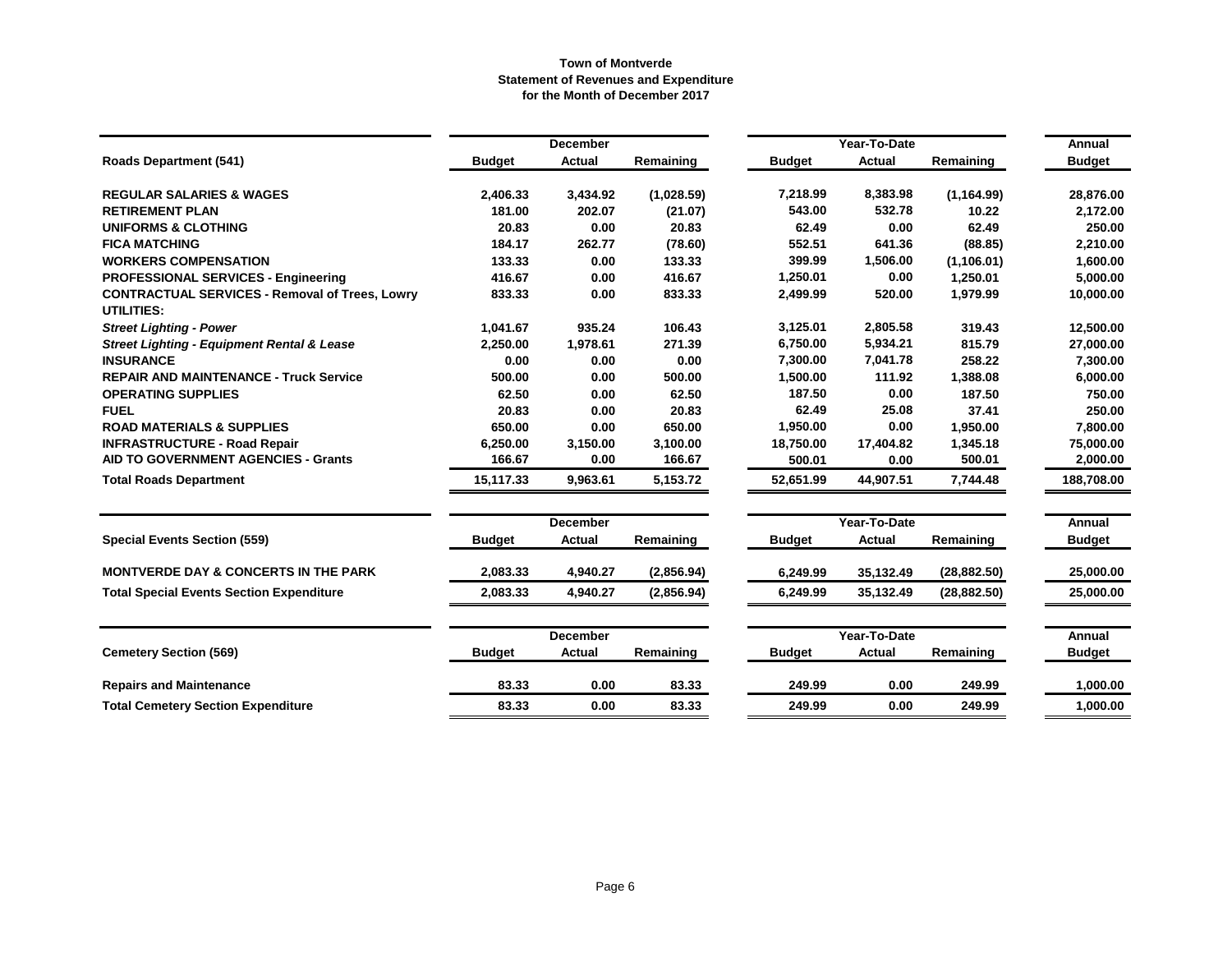|                                                   |               | <b>December</b> |            |               | Year-To-Date  |             | Annual        |
|---------------------------------------------------|---------------|-----------------|------------|---------------|---------------|-------------|---------------|
| <b>Library Department (571)</b>                   | <b>Budget</b> | <b>Actual</b>   | Remaining  | <b>Budget</b> | <b>Actual</b> | Remaining   | <b>Budget</b> |
| <b>REGULAR SALARIES &amp; WAGES</b>               | 4,415.58      | 5,820.99        | (1,405.41) | 13,246.74     | 14,593.67     | (1,346.93)  | 52,987.00     |
| <b>HEALTH INSURANCE</b>                           | 1,260.08      | 1,095.74        | 164.34     | 3,780.24      | 3,287.22      | 493.02      | 15,121.00     |
| <b>RETIREMENT PLAN</b>                            | 246.50        | 328.67          | (82.17)    | 739.50        | 911.48        | (171.98)    | 2,958.00      |
| <b>FICA MATCHING</b>                              | 337.83        | 442.90          | (105.07)   | 1,013.49      | 1,110.79      | (97.30)     | 4,054.00      |
| <b>WORKERS COMPENSATION</b>                       | 10.83         | 0.00            | 10.83      | 32.49         | 140.00        | (107.51)    | 130.00        |
| <b>CONTRACTUAL SERVICES:</b>                      |               |                 |            |               | 0.00          |             |               |
| <b>Cleaning Services</b>                          | 149.00        | 99.71           | 49.29      | 447.00        | 256.56        | 190.44      | 1,788.00      |
| <b>TRAVEL</b>                                     | 16.67         | 0.00            | 16.67      | 50.01         | 0.00          | 50.01       | 200.00        |
| TELEPHONE (80% of cost is rebated in revenues)    | 1,859.17      | 1,581.46        | 277.71     | 5,577.51      | 4,744.46      | 833.05      | 22,310.00     |
| <b>POSTAGE &amp; FREIGHT</b>                      | 16.67         | 0.00            | 16.67      | 50.01         | 0.00          | 50.01       | 200.00        |
| <b>UTILITIES</b>                                  | 375.00        | 305.74          | 69.26      | 1,125.00      | 1,012.86      | 112.14      | 4,500.00      |
| <b>INSURANCE</b>                                  | 0.00          | 0.00            | 0.00       | 4.867.00      | 4,694.52      | 172.48      | 4,867.00      |
| <b>REPAIR &amp; MAINTENANCE:</b>                  |               |                 |            |               |               |             |               |
| <b>Pest Control</b>                               | 19.58         | 241.53          | (221.95)   | 58.74         | 241.53        | (182.79)    | 235.00        |
| <b>General Repairs and Maintenance</b>            | 197.08        | 203.35          | (6.27)     | 591.24        | 3,785.72      | (3, 194.48) | 2,365.00      |
| <b>Alarm System Fees</b>                          | 32.92         | 0.00            | 32.92      | 98.76         | 0.00          | 98.76       | 395.00        |
| <b>Fire Extinguisher Inspection</b>               | 3.34          | 0.00            | 3.34       | 10.02         | 0.00          | 10.02       | 40.00         |
| <b>PROMOTIONAL ACTIVITIES</b>                     | 58.33         | 0.00            | 58.33      | 174.99        | 0.00          | 174.99      | 700.00        |
| OTHER CURRENT CHARGES AND OBLIGATIONS             | 66.67         | 0.00            | 66.67      | 200.01        | 0.00          | 200.01      | 800.00        |
| <b>OFFICE SUPPLIES</b>                            | 83.33         | 0.00            | 83.33      | 249.99        | 0.00          | 249.99      | 1,000.00      |
| <b>OPERATING SUPPLIES</b>                         | 33.33         | 137.98          | (104.65)   | 99.99         | 171.21        | (71.22)     | 400.00        |
| <b>SUBSCRIPTIONS, MEMBERSHIPS, &amp; TRAINING</b> | 20.83         | 0.00            | 20.83      | 62.49         | 0.00          | 62.49       | 250.00        |
| <b>MACHINERY AND EQUIPMENT</b>                    | 0.00          | 0.00            | 0.00       | 0.00          | 0.00          | 0.00        | 0.00          |
| <b>LIBRARY BOOKS AND MATERIALS</b>                | 291.67        | 47.11           | 244.56     | 875.01        | 894.66        | (19.65)     | 3,500.00      |
| <b>Total Library Department Expenditure</b>       | 9,494.41      | 10,305.18       | (810.77)   | 33,350.23     | 35,844.68     | (2,494.45)  | 118,800.00    |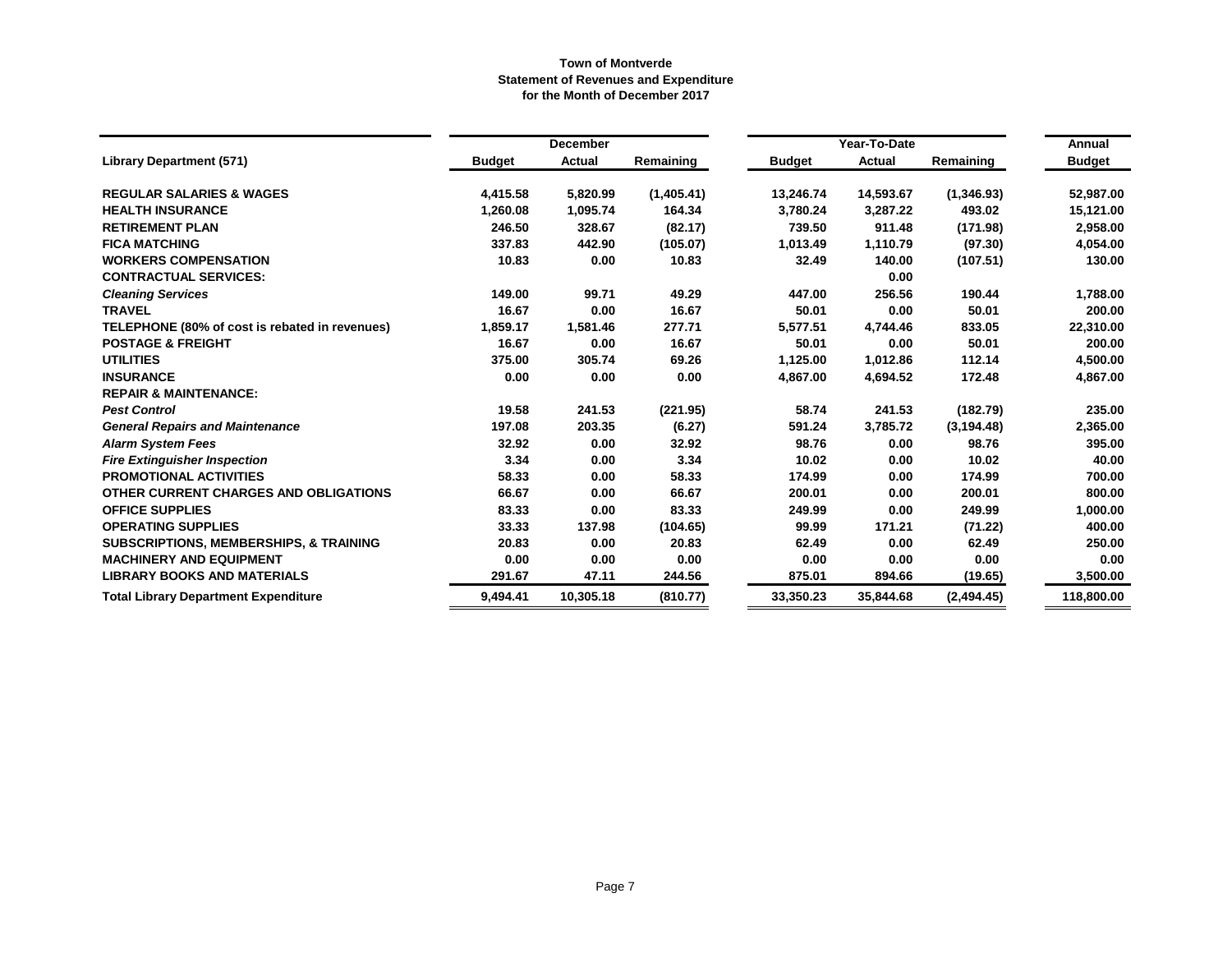|                                                              |               | <b>December</b> |            |               | Year-To-Date |            | Annual        |
|--------------------------------------------------------------|---------------|-----------------|------------|---------------|--------------|------------|---------------|
| Parks Department (572)                                       | <b>Budget</b> | <b>Actual</b>   | Remaining  | <b>Budget</b> | Actual       | Remaining  | <b>Budget</b> |
| <b>PROFESSIONAL SERVICES</b>                                 | 416.67        | 0.00            | 416.67     | 1,250.01      | 0.00         | 1,250.01   | 5,000.00      |
| <b>CONTRACTUAL SERVICES:</b>                                 |               |                 |            |               |              |            |               |
| <b>Tree Removal in Parks</b>                                 | 166.67        | 0.00            | 166.67     | 500.01        | 0.00         | 500.01     | 2,000.00      |
| Janitorial Services at the Community Building                | 116.00        | 99.68           | 16.32      | 348.00        | 256.52       | 91.48      | 1,392.00      |
| <b>TELEPHONE &amp; INTERNET</b>                              | 166.67        | 147.94          | 18.73      | 500.01        | 443.82       | 56.19      | 2,000.00      |
| <b>UTILITIES - Electric &amp; Gas</b>                        | 283.33        | 249.22          | 34.11      | 849.99        | 916.11       | (66.12)    | 3,400.00      |
| <b>RENTALS &amp; LEASES</b>                                  | 16.67         | 0.00            | 16.67      | 50.01         | 0.00         | 50.01      | 200.00        |
| <b>INSURANCE</b>                                             | 0.00          | 0.00            | 0.00       | 3,250.00      | 3,129.68     | 120.32     | 3,250.00      |
| <b>REPAIR &amp; MAINTENANCE:</b>                             |               |                 |            |               |              |            |               |
| <b>Pest Control</b>                                          | 50.00         | 291.53          | (241.53)   | 150.00        | 391.53       | (241.53)   | 600.00        |
| <b>Clearing of Lakes</b>                                     | 54.16         | 0.00            | 54.16      | 162.48        | 0.00         | 162.48     | 650.00        |
| <b>Tree Trimming</b>                                         | 166.67        | 0.00            | 166.67     | 500.01        | 0.00         | 500.01     | 2,000.00      |
| <b>Fire Extinguisher Inspection</b>                          | 16.67         | 0.00            | 16.67      | 50.01         | 0.00         | 50.01      | 200.00        |
| <b>Maintenance of Vehicles</b>                               | 133.33        | 0.00            | 133.33     | 399.99        | 52.77        | 347.22     | 1,600.00      |
| <b>Repairs to Community Building</b>                         | 133.33        | 0.00            | 133.33     | 399.99        | 368.99       | 31.00      | 1,600.00      |
| <b>Maintainance of Parks</b>                                 | 291.67        | 5,156.66        | (4,864.99) | 875.01        | 5,946.02     | (5,071.01) | 3,500.00      |
| <b>Mowing</b>                                                | 3,075.00      | 2,800.00        | 275.00     | 9,225.00      | 8,537.22     | 687.78     | 36,900.00     |
| <b>OTHER CURRENT CHARGES &amp; OBLIGATIONS</b>               | 4.17          | 0.00            | 4.17       | 12.51         | 0.00         | 12.51      | 50.00         |
| <b>OPERATING SUPPLIES</b>                                    | 166.67        | 0.00            | 166.67     | 500.01        | 848.35       | (348.34)   | 2,000.00      |
| <b>FUEL</b>                                                  | 250.00        | 36.49           | 213.51     | 750.00        | 173.46       | 576.54     | 3,000.00      |
| <b>CAPITAL OUTLAY - Truskett Park Fence &amp; Playground</b> | 1.250.00      | 0.00            | 1,250.00   | 3,750.00      | 0.00         | 3,750.00   | 15,000.00     |
| <b>Total Parks Department</b>                                | 6,757.68      | 8,781.52        | (2,023.84) | 23,523.04     | 21,064.47    | 2,458.57   | 84,342.00     |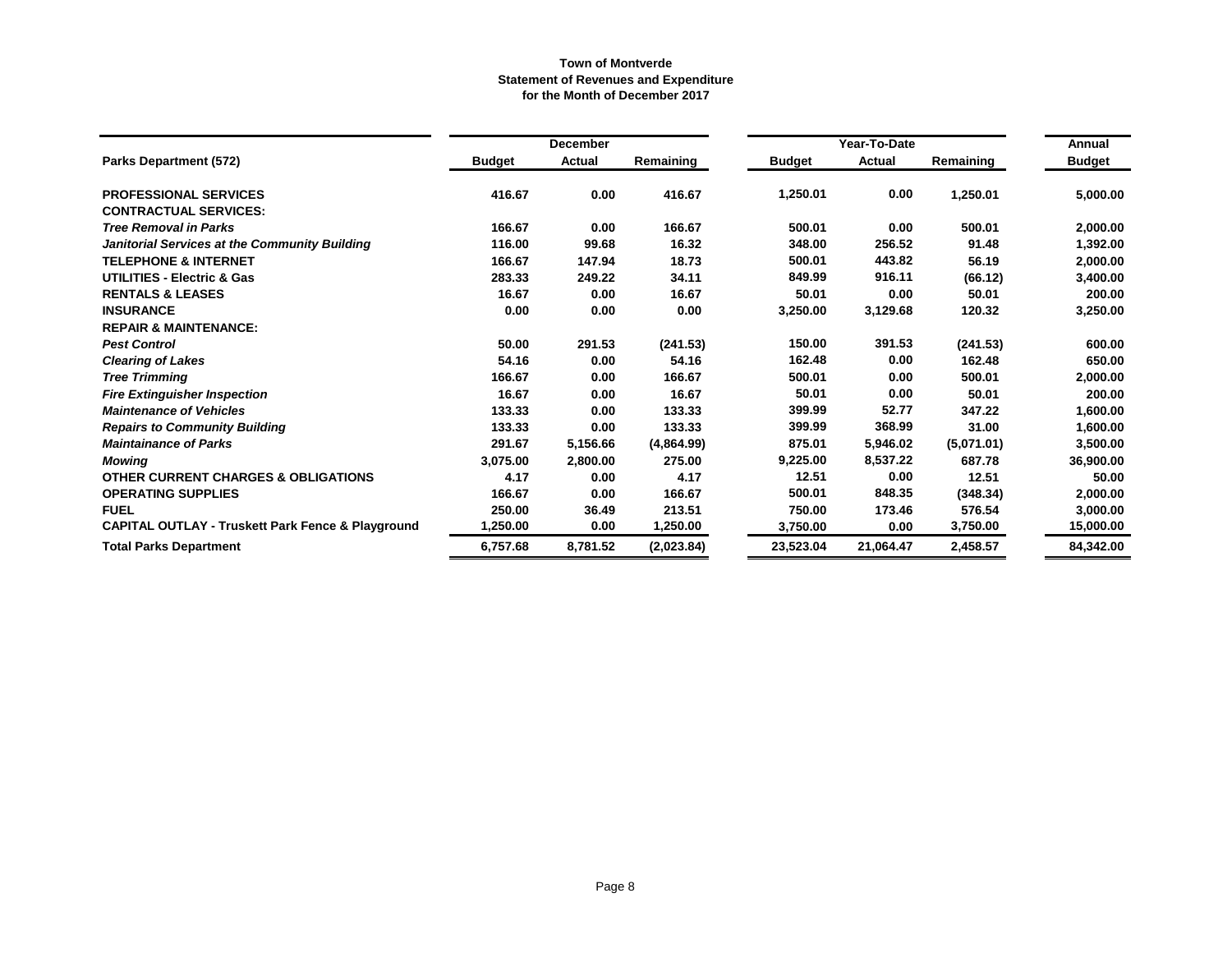#### **WATER DEPARTMENT**

|                                      | <b>December</b> |           |           | Year-To-Date  | Annual     |           |               |
|--------------------------------------|-----------------|-----------|-----------|---------------|------------|-----------|---------------|
| <b>Water Fund Revenues</b>           | <b>Budget</b>   | Actual    | Remaining | <b>Budget</b> | Actual     | Remaining | <b>Budget</b> |
| <b>WATER SERVICE CHARGES</b>         | 24.750.00       | 32.856.39 | 8.106.39  | 74.250.00     | 89.659.49  | 15,409.49 | 297,000.00    |
| <b>CONNECTION/DISCONNECTION FEES</b> | 375.00          | 472.50    | 97.50     | 1.125.00      | 1.232.00   | 107.00    | 4.500.00      |
| <b>WATER IMPACT FEES</b>             | 1,133.33        | 13.596.00 | 12.462.67 | 3,399.99      | 13,596.00  | 10.196.01 | 13,600.00     |
| <b>INSTALLATION CHARGES</b>          | 525.00          | 6.300.00  | 5.775.00  | 1.575.00      | 6,300.00   | 4.725.00  | 6.300.00      |
| <b>INTEREST EARNINGS</b>             | 125.00          | 142.44    | 17.44     | 375.00        | 429.15     | 54.15     | 1.500.00      |
| <b>MISCELLANEOUS REVENUE</b>         | 33.33           | 0.00      | (33.33)   | 99.99         | 0.00       | (99.99)   | 400.00        |
| <b>Total Water Fund Revenues</b>     | 26.941.66       | 53.367.33 | 26,425.67 | 80,824.98     | 111.216.64 | 30,391.66 | 323,300.00    |

|                                               |               | <b>December</b> |             |               | Year-To-Date |            | Annual        |
|-----------------------------------------------|---------------|-----------------|-------------|---------------|--------------|------------|---------------|
| <b>Water Fund Expenditure (533)</b>           | <b>Budget</b> | Actual          | Remaining   | <b>Budget</b> | Actual       | Remaining  | <b>Budget</b> |
| <b>REGULAR SALARIES &amp; WAGES</b>           | 10,497.00     | 14,665.00       | (4, 168.00) | 31,491.00     | 37,976.59    | (6,485.59) | 125,964.00    |
| <b>HEALTH INSURANCE</b>                       | 1,944.17      | 1,690.55        | 253.62      | 5,832.51      | 5,071.65     | 760.86     | 23,330.00     |
| <b>RETIREMENT PLAN</b>                        | 790.00        | 817.60          | (27.60)     | 2,370.00      | 2,183.52     | 186.48     | 9,480.00      |
| <b>UNIFORMS &amp; CLOTHINGS</b>               | 166.67        | 0.00            | 166.67      | 500.01        | 0.00         | 500.01     | 2,000.00      |
| <b>FICA MATCHING</b>                          | 803.00        | 1,115.96        | (312.96)    | 2,409.00      | 2,891.36     | (482.36)   | 9,636.00      |
| <b>WORKERS COMPENSATION</b>                   | 208.33        | 0.00            | 208.33      | 624.99        | 2,206.00     | (1,581.01) | 2,500.00      |
| <b>PROFESSIONAL SERVICES:</b>                 |               |                 |             |               |              |            |               |
| <b>Engineering Services - As Necessary</b>    | 833.33        | 0.00            | 833.33      | 2,499.99      | 1,673.71     | 826.28     | 10,000.00     |
| <b>Bank Fees</b>                              | 333.33        | 489.27          | (155.94)    | 999.99        | 1,424.88     | (424.89)   | 4,000.00      |
| <b>Annual Consumer Confidence Report</b>      | 16.67         | 0.00            | 16.67       | 50.01         | 0.00         | 50.01      | 200.00        |
| <b>ACCOUNTING &amp; AUDITING</b>              | 666.67        | 0.00            | 666.67      | 2,000.01      | 0.00         | 2,000.01   | 8,000.00      |
| <b>CONTRACTUAL SERVICES:</b>                  |               |                 |             |               |              |            |               |
| <b>Well/Water Testing - Plant Technicians</b> | 650.00        | 650.00          | 0.00        | 1,950.00      | 1,950.00     | 0.00       | 7,800.00      |
| <b>Digging for Water Lines</b>                | 20.83         | 0.00            | 20.83       | 62.49         | 0.00         | 62.49      | 250.00        |
| <b>Software Payments</b>                      | 41.67         | 47.52           | (5.85)      | 125.01        | 143.12       | (18.11)    | 500.00        |
| <b>TRAVEL</b>                                 | 200.00        | 0.00            | 200.00      | 600.00        | 0.00         | 600.00     | 2,400.00      |
| <b>TELEPHONE</b>                              | 250.00        | 225.78          | 24.22       | 750.00        | 683.07       | 66.93      | 3,000.00      |
| <b>POSTAGE &amp; FREIGHT</b>                  | 300.00        | 750.00          | (450.00)    | 900.00        | 1,621.50     | (721.50)   | 3,600.00      |
| <b>UTILITIES</b>                              | 1,250.00      | 1,233.23        | 16.77       | 3,750.00      | 3,725.47     | 24.53      | 15,000.00     |
| <b>RENTALS &amp; LEASES - Copier Machine</b>  | 208.33        | 195.11          | 13.22       | 624.99        | 585.35       | 39.64      | 2,500.00      |
| <b>INSURANCE</b>                              | 0.00          | 0.00            | 0.00        | 10,140.00     | 9,780.25     | 359.75     | 10,140.00     |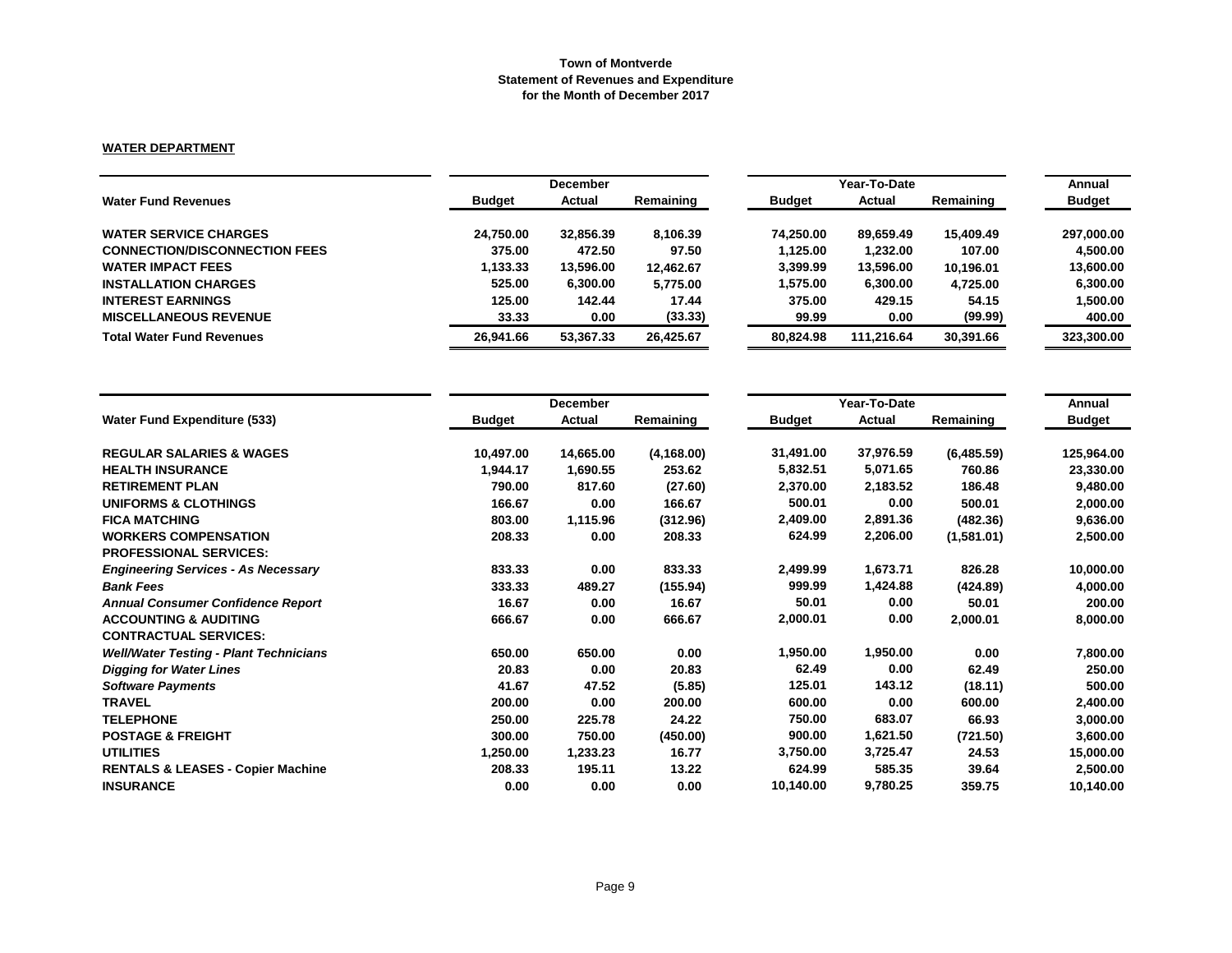| <b>REPAIR &amp; MAINTENANCE:</b>                  |           |           |          |           |           |            |            |
|---------------------------------------------------|-----------|-----------|----------|-----------|-----------|------------|------------|
| <b>Pest Control</b>                               | 12.50     | 12.00     | 0.50     | 37.50     | 36.00     | 1.50       | 150.00     |
| <b>Well, Water Main Repairs</b>                   | 375.00    | 798.00    | (423.00) | 1,125.00  | 5,862.08  | (4,737.08) | 4,500.00   |
| Software Maintenance - EZ Route, USTI             | 275.00    | 0.00      | 275.00   | 825.00    | 290.00    | 535.00     | 3,300.00   |
| <b>Water Tank Maintenance</b>                     | 1,050.00  | 0.00      | 1,050.00 | 3,150.00  | 2.36      | 3,147.64   | 12,600.00  |
| <b>Pipe Repairs</b>                               | 166.67    | 0.00      | 166.67   | 500.01    | 0.00      | 500.01     | 2,000.00   |
| <b>Vehicle Repairs</b>                            | 166.67    | 0.00      | 166.67   | 500.01    | 16.76     | 483.25     | 2,000.00   |
| <b>Water Pump Motor Maintenance</b>               | 0.00      | 0.00      | 0.00     | 0.00      | 0.00      | 0.00       | 0.00       |
| <b>Fire Extinguisher Inspection</b>               | 4.16      | 0.00      | 4.16     | 12.48     | 0.00      | 12.48      | 50.00      |
| <b>Computer Repair</b>                            | 100.00    | 0.00      | 100.00   | 300.00    | 0.00      | 300.00     | 1,200.00   |
| <b>APS Major PMI Inspection</b>                   | 125.00    | 0.00      | 125.00   | 375.00    | 0.00      | 375.00     | 1,500.00   |
| <b>PRINTING &amp; COPYING</b>                     | 100.00    | 212.50    | (112.50) | 300.00    | 307.45    | (7.45)     | 1,200.00   |
| <b>OTHER CURRENT CHARGES:</b>                     |           |           |          |           |           |            |            |
| <b>Licenses</b>                                   | 200.00    | 0.00      | 200.00   | 600.00    | 0.00      | 600.00     | 2,400.00   |
| Recording of Water Liens etc.                     | 25.00     | 0.00      | 25.00    | 75.00     | 10.00     | 65.00      | 300.00     |
| <b>MS4 Stormwater Permit</b>                      | 475.00    | 0.00      | 475.00   | 1,425.00  | 0.00      | 1,425.00   | 5,700.00   |
| <b>OFFICE SUPPLIES</b>                            | 158.33    | 13.50     | 144.83   | 474.99    | 13.50     | 461.49     | 1,900.00   |
| <b>OPERATING SUPPLIES</b>                         | 700.00    | 439.59    | 260.41   | 2,100.00  | 524.25    | 1,575.75   | 8,400.00   |
| <b>FUEL</b>                                       | 208.33    | 81.31     | 127.02   | 624.99    | 300.53    | 324.46     | 2,500.00   |
| <b>SUBSCRIPTIONS, MEMBERSHIPS, &amp; TRAINING</b> | 191.67    | 0.00      | 191.67   | 575.01    | 0.00      | 575.01     | 2,300.00   |
| <b>MACHINERY AND EQUIPMENT - Capital Outlay:</b>  |           |           |          |           |           |            |            |
| <b>SCADA Alarm</b>                                | 3,333.33  | 0.00      | 3,333.33 | 9,999.99  | 0.00      | 9,999.99   | 40,000.00  |
| <b>Line Locator</b>                               | 416.67    | 0.00      | 416.67   | 1,250.01  | 0.00      | 1,250.01   | 5,000.00   |
| <b>Backflow Check Valves</b>                      | 710.00    | 0.00      | 710.00   | 2,130.00  | 0.00      | 2,130.00   | 8,520.00   |
| <b>Water Meters</b>                               | 1,666.67  | 631.59    | 1,035.08 | 5,000.01  | 631.59    | 4,368.42   | 20,000.00  |
| <b>Total Water Fund Expenditure</b>               | 29.640.00 | 24.068.51 | 5,571.49 | 99.060.00 | 79,910.99 | 19,149.01  | 365,820.00 |

# **WATER FUND RESERVES**

| Reserves (599)                     | <b>Budget</b> | Actual | Remaining | <b>Budget</b> | Actual | Remaining  | Annual<br><b>Budget</b> |
|------------------------------------|---------------|--------|-----------|---------------|--------|------------|-------------------------|
| <b>WATER FUND RESERVES</b>         |               |        |           | 210.600.00    | 0.00   | 210.600.00 | 210.600.00              |
| <b>RESERVE FOR IMPACT FEES</b>     |               |        |           | 90.400.00     | 0.00   | 90.400.00  | 90.400.00               |
| <b>RESERVE FOR BLACKSTILL EAST</b> |               |        |           | 250,000,00    | 0.00   | 250.000.00 | 250.000.00              |
| <b>RESERVE FOR OPERATIONS</b>      |               |        |           | 88.300.00     | 0.00   | 88,300.00  | 88,300.00               |
| <b>Total Reserves</b>              |               |        |           | 639.300.00    | 0.00   | 639,300.00 | 639,300.00              |
|                                    |               |        |           |               |        |            |                         |